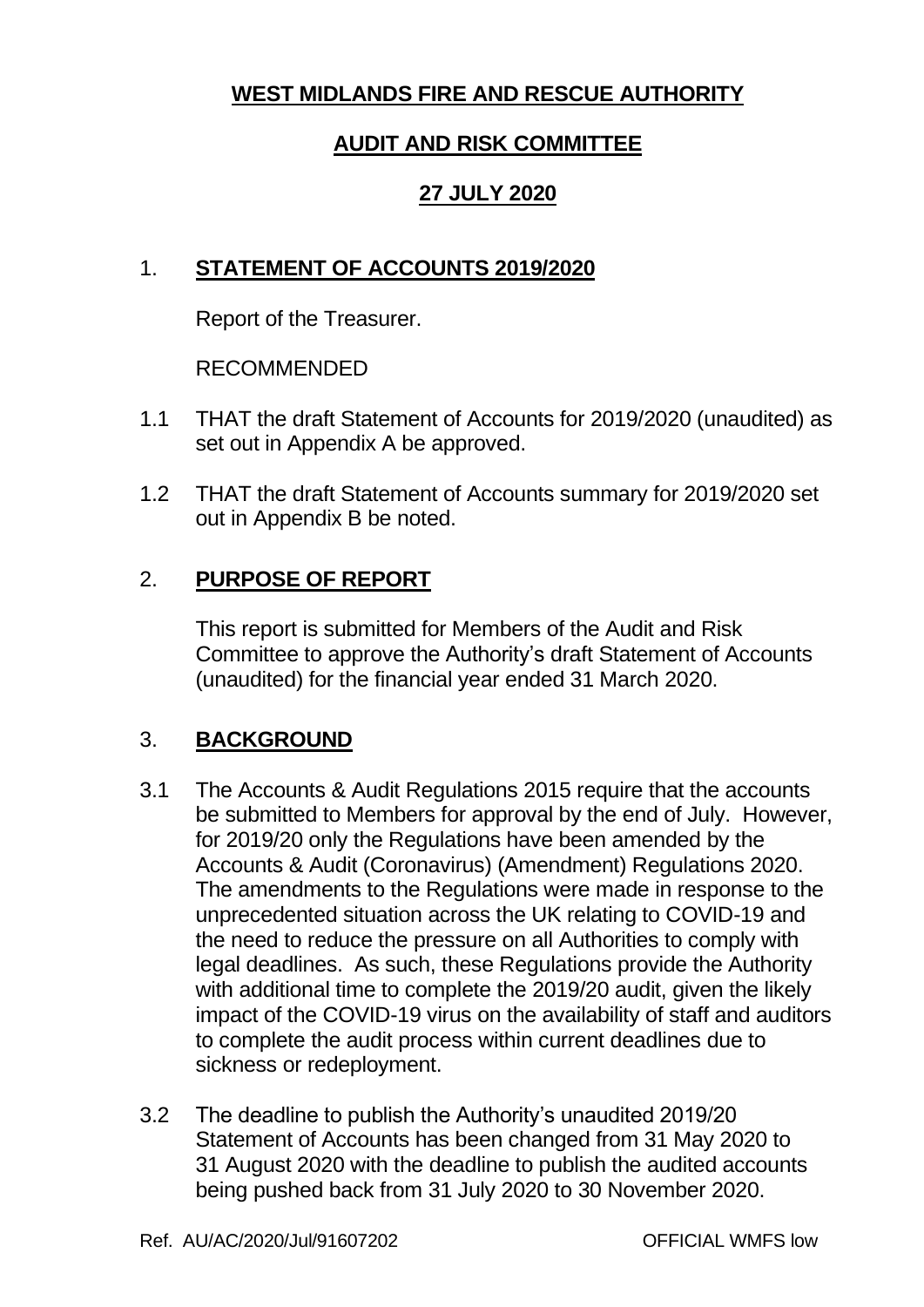- 3.3 It is a further requirement of the Regulations that Members are informed of any material changes required by the external auditors. Audit work on the draft Statement of Accounts by Grant Thornton is nearing completion and a verbal update will be provided at the meeting.
- 3.4 The draft Accounts show net cost of services in 2019/2020 of £130.218 million which includes the use of £4.334 million General Fund Balances. Earmarked Reserves have decreased by £3.243 million to £30.137 million and General Reserves have decreased by £1.091 million to £5.823 million.
- 3.5 The total Provision of Services in 2019/2020 shows a deficit of £77.808 million, after allowing for the required accounting treatment of pensions governed by International Accounting Standard – Nineteen (IAS19). Capital expenditure totalled £5.283 million.
- 3.6 The draft Statement of Accounts (unaudited) is attached as Appendix A and a draft Summary of Accounts is attached as Appendix B, both are also available on the Fire Service Internet and can be viewed at [https://www.wmfs.net/your-fire](https://www.wmfs.net/your-fire-service/openness/documents)[service/openness/documents.](https://www.wmfs.net/your-fire-service/openness/documents)
- 3.7 A hard copy of the full draft Statement of Accounts can be supplied to individual Members on request.

## 4. **EQUALITY IMPACT ASSESSMENT**

In preparing this report an initial Equality Impact Assessment is not required and has not been carried out because the matters contained in this report do not relate to a policy change.

## 5. **LEGAL IMPLICATIONS**

The course of action recommended in this report will enable the Authority to meet its statutory obligations under the Accounts & Audit Regulations 2015 and Accounts & Audit (Coronavirus) (Amendment) Regulations 2020.